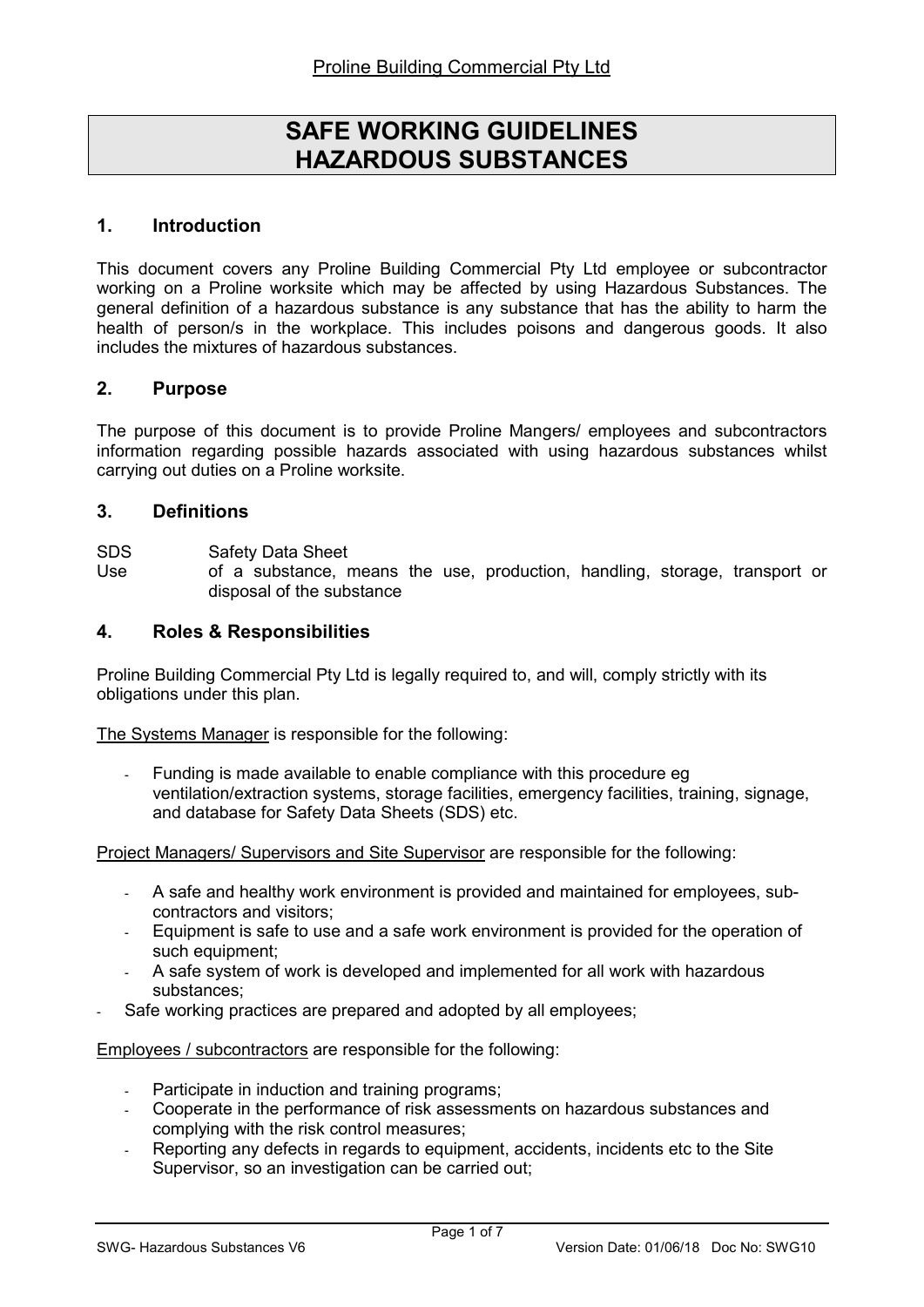Personnel are to maintain a high standard of personal hygiene when working with hazardous substances;

## 5. Procedure

Employees and subcontractors are responsible for developing an understanding of a becoming competent in the implementation of risk management principles and practices on site/s.

This is a four phase process:-

- 1. Risk Identification
- 2. Risk Assessment
- 3. Risk Control
- 4. Risk Evaluation

# 5.1 Risk Identification

Identification of risks associated with Hazardous Substances should be undertaken by the following means:

- Consultation with employees / subcontractors
- Observation of work practices
- Inspections of the task and associated work areas
- Examine workplace injury records to assess what hazardous substances are required to be used on site.

## 5.2 Risk Assessment

Identified hazards should then be prioritized according to the severity of injury, frequency of task and probability whilst performing the task. When assessing the risk, consideration will be given to:

- Occupation or job/task of the person exposed
- Work environment
- Duration and frequency

# 5.3 Risk Control

It is the responsibility of all employees and subcontractors involved in the hazardous substance hazard management process to ensure that control measures are put in place by Proline are cooperated with. Risk Control is the means for minimizing or eliminates the identified risk and is carried out using the following hierarchy of control:

- Eliminate the risk by ceasing the hazardous component or activity
- Substitute a less harmful alternative hazard substance or process
- Isolate the hazard at source using engineering means
- Introduce administrative controls to minimize exposure
- Use of Personal Protective Equipment

Control options should include the following:

- Remove the hazardous substance hazard totally from the workplace;
- Substitute the hazardous substances for something less hazardous;
- Isolate the process, by use of barriers or distance,

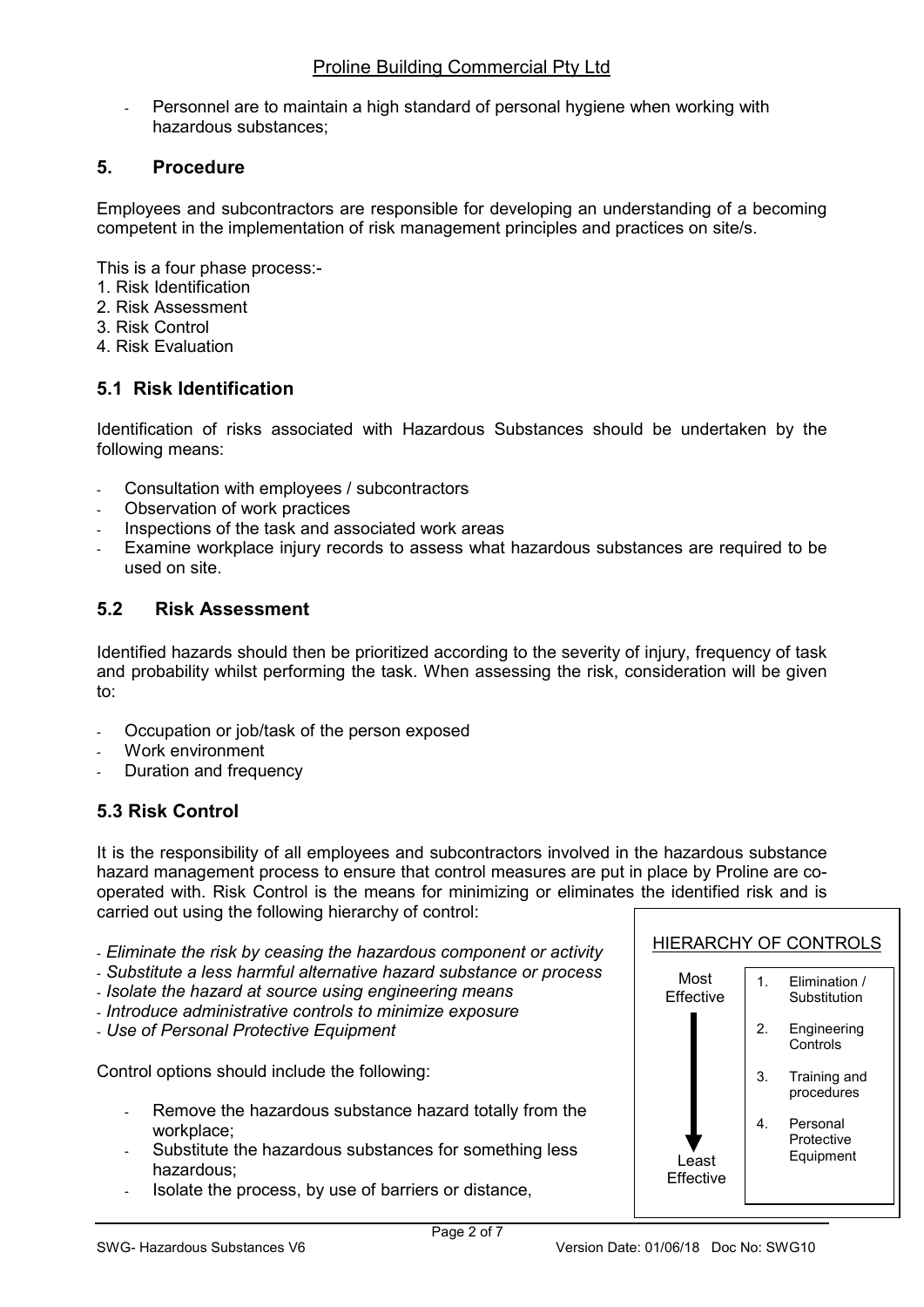lock doors etc;

- Use engineering controls, such as exhaust ventilation;
- Establish safe working practices, such as restricting access to the area, kept the area clean and clear of clutter, replacing lids on containers immediately after use, safe storage and disposal;
- Provide training (ie by use of SDS) and supervision appropriate to the level of expertise of the person/s involved;
- Personal Protective Equipment (PPE) such as gloves, dust masks, note these should be used as a secondary measure to control the risks.

## 6. Storage of Hazardous Substances

All hazardous substances are to be stored in quantities consummate with supply demands. In addition, storage segregation shall be in accordance with the Dangerous Goods class and in accordance with requirements on the SDS for the substance.

## 7. Waste Minimisation and Waste Disposal

Proline recognises its responsibility for establishing a safe and responsible method for the disposal of those hazardous substances produced by normal work activities as well as those, which may arise from accidental leaks and spillage. Proline ensures any disposal of chemical waste is carried out by a suitably qualified and licensed waste contractor to ensure protection of the environment and personnel.

## 8. Register of Hazardous Substances

All information obtained during the Hazard Identification stage should be recorded on the Register of Hazard Substances Doc No: OHS17. The first item to be included in the Register of Hazardous Substance is a list of all the hazardous substances, including dangerous goods and poisons, located on site. The second item to be included is the Safety Data Sheet for each of the hazardous substance listed. The register should be updated as new substances are introduced and where the use of existing substances is discontinued or disposed of. This Register of Hazardous Substances should be displayed on the Site Office Notice Board.

## 9. Workplace Inspections

A general "walk through" workplace inspection will provide details of the hazardous substances that are used in the area. It should also be used to identify chemicals no longer needed, off specification or out of date. If such chemicals are disposed of these chemicals can be removed from the register and help decrease the obligations under the Hazardous Substances Regulations.

The workplace inspection will also provide details of the overall environment in which the chemicals are used. Information should be noted about the adequacy of storage, existing engineering controls such as fume cupboards or other exhaust systems, emergency facilities such as safety showers, eye wash stations, first aid facilities, the personal protective equipment used, the existence of spill response kits and first aid facilities etc. Such information will be used in step 2 Risk Assessment phase. The OHS Safety Representative shall carry out regular safety inspections, with written reports submitted to the Systems Manager on a fortnightly basis.

## 10. Determination of Hazardous Nature of Substance

Once all the substances that are, or will be, used are identified, this information should be recorded in the Hazardous Substances Register, as noted above. It is then necessary to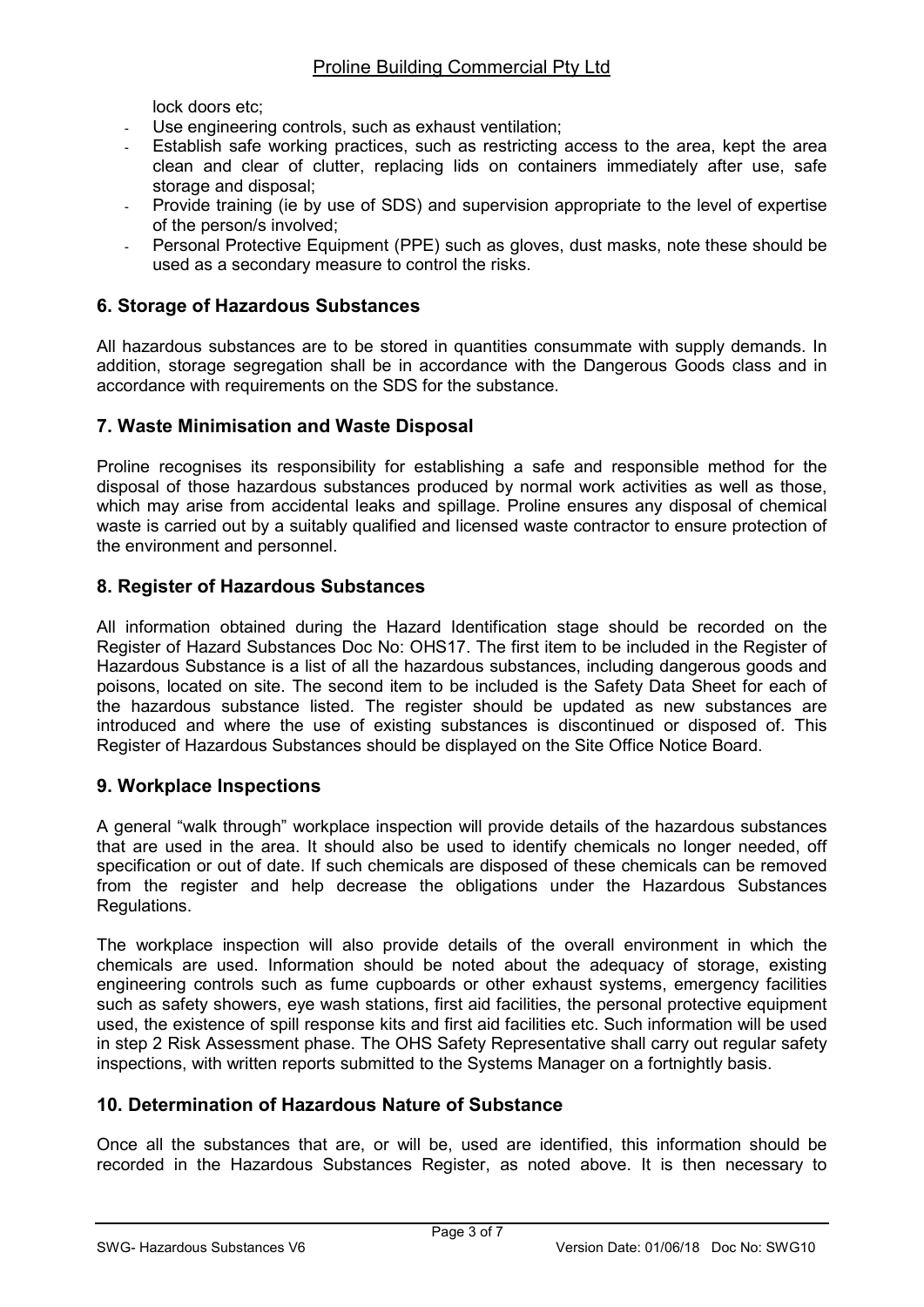determine which substances are hazardous in accordance with the definition of a hazardous substance. Information about the hazards of a chemical in use at the workplace will be found:

- On the label of the container, (the primary source of hazard information on the label is the signal noun e.g. "corrosive" or "flammable");
- On the Safety Data Sheet (SDS), (the primary source of hazard information on the SDS is the Hazard Statement);
- In the latest edition of List of Designated Hazardous Substances (NOHSC:105) and the latest edition of "Approved Criteria for determining and classifying a hazardous substance'(NOHSC:1008);
- In publications such as Codes of Practices, Australian Standards, Regulations or reference texts;
- In consultation with the supplier.

#### Example of Hazardous Substances

- o Acrylonitrile
- o Arsenic
- o Asbestos
- o Benzene
- o Cadmium
- o Chromium (inorganic)
- o Creosote
- o Crystalline Silica
- o Isicyanates
- o Lead (inorganic)
- o Mercury (inorganic)
- o MOCA (4,4-Methylenebis (2-chloroaniline))
- o Organophosphate pesticles
- o Pentachlorophenol (PCP)
- o Thallium
- o Vinyl Chloride



## 12. Labels

All containers of hazardous substances supplied to, used in or handled in the workplace shall be appropriately labeled to allow the substance to be used safely. The minimum standards in the labeling of workplace hazardous substances are given in the National Commission's National code of practice for the labeling of workplace substances (NOHSC: 2012(1994). Suppliers are responsible for correctly labeling hazardous substances, which they supply to others.

Substances, which create or generate hazardous substances during their use, for example, welding rods shall also be appropriately labeled indicating the conditions of use that can lead to the generation of hazardous substances.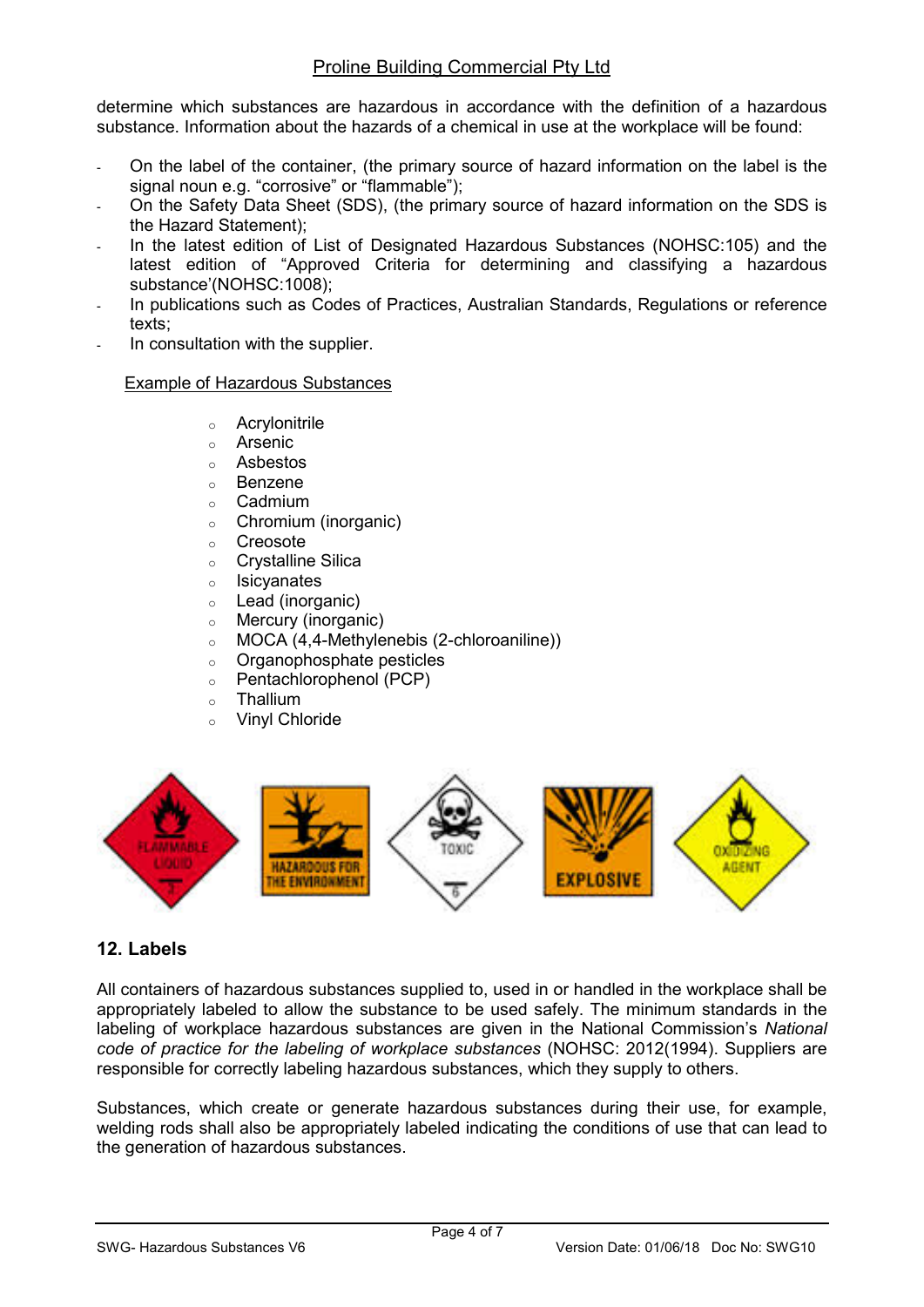#### Proline Building Commercial Pty Ltd

If there is any doubt about whether or not a substance is hazardous, further information should be request from the supplier. In addition the National Commission's list of Designated Hazardous Substances should be checked.

## 13. Safety Data Sheets (SDS)

Safety Data Sheets (SDS) provide the information needed to allow the safe handling of hazardous substances used at work. Information on the properties of the substance, the toxicity, reactivity, precautions for safe use e.g. segregation from incompatible materials, procedures for handling, transporting, first aid and emergency, ventilation and personal protective equipment to be used is included in the SDS

The SDS should meet the standard laid down in the latest edition of the Code of Practice for the completion of a Safety Data Sheet (NOHSC: 2011).

Proline Project Managers/Supervisors and Site Supervisor are responsible for ensuring that all employees who have the potential to be exposed to hazardous substance have ready access to the SDS. The Hazardous Substance Regulations stated that it is the Suppliers duty to supply an SDS at or before the first supply of the hazardous substance. Where an SDS is not supplied, the obligation is placed on the purchaser to request one from the supplier. An SDS is not required for a substance on each delivery, but where the SDS has been revised there is a requirement that a copy of the revised SDS is sent out to all recent purchasers of the substance.

|                                                   | <b>Material Safety Data Sheet</b>                                                                                                                                                                                                                                                                                                                                                                                                                                                                                                                                                                                                                                                |  |
|---------------------------------------------------|----------------------------------------------------------------------------------------------------------------------------------------------------------------------------------------------------------------------------------------------------------------------------------------------------------------------------------------------------------------------------------------------------------------------------------------------------------------------------------------------------------------------------------------------------------------------------------------------------------------------------------------------------------------------------------|--|
|                                                   | 1. Identification of the material and supplier                                                                                                                                                                                                                                                                                                                                                                                                                                                                                                                                                                                                                                   |  |
| <b>Product name</b>                               | <b>BP Regular Unleaded Petrol</b>                                                                                                                                                                                                                                                                                                                                                                                                                                                                                                                                                                                                                                                |  |
| SDS no.                                           | 0000002733                                                                                                                                                                                                                                                                                                                                                                                                                                                                                                                                                                                                                                                                       |  |
| <b>Historic SDS no.</b>                           | 875                                                                                                                                                                                                                                                                                                                                                                                                                                                                                                                                                                                                                                                                              |  |
| <b>Product use</b>                                | Use only as a motor fuel for spark ignition engines. NOT for aviation use. Should NOT be used as a<br>solvent nor cleaning agent.<br>For specific application advice see appropriate Technical Data Sheet or consult our company<br>representative.                                                                                                                                                                                                                                                                                                                                                                                                                              |  |
| <b>Supplier</b>                                   | BP Australia Pty Ltd (ABN 53 004 085 616)<br><b>717 Bourke Street</b><br>Docklands VIC 3008<br>Australia<br>Tel: +61 (03) 9268 4111<br>Fax: +61 (03) 9268 3321                                                                                                                                                                                                                                                                                                                                                                                                                                                                                                                   |  |
| <b>EMERGENCY TELEPHONE</b><br><b>NUMBER</b>       | 1800 638 556                                                                                                                                                                                                                                                                                                                                                                                                                                                                                                                                                                                                                                                                     |  |
| <b>Product code</b>                               | 0000002733                                                                                                                                                                                                                                                                                                                                                                                                                                                                                                                                                                                                                                                                       |  |
| 2 . Hazards identification                        |                                                                                                                                                                                                                                                                                                                                                                                                                                                                                                                                                                                                                                                                                  |  |
| <b>Statement of</b><br>hazardous/dangerous nature | HAZARDOUS SUBSTANCE, DANGEROUS GOODS.                                                                                                                                                                                                                                                                                                                                                                                                                                                                                                                                                                                                                                            |  |
| <b>Risk phrases</b>                               | R12- Extremely flammable.<br>R45- May cause cancer.<br>R46- May cause heritable genetic damage.<br>R63- Possible risk of harm to the unborn child.<br>R65- Also harmful: may cause lung damage if swallowed.<br>R38- Irritating to skin.<br>R67- Vapours may cause drowsiness and dizziness.<br>R51/53- Toxic to aquatic organisms, may cause long-term adverse effects in the aquatic environment.                                                                                                                                                                                                                                                                              |  |
| <b>Safety phrases</b>                             | S2- Keep out of the reach of children.<br>S16- Keep away from sources of ignition - No smoking.<br>S23- Do not breathe gas/fumes/vapour/spray.<br>S24- Avoid contact with skin.<br>S29- Do not empty into drains.<br>S36/37- Wear suitable protective clothing and gloves.<br>S45- In case of accident or if you feel unwell, seek medical advice immediately (show the label where<br>possible).<br>S53- Avoid exposure - obtain special instructions before use.<br>S61- Avoid release to the environment. Refer to special instructions/safety data sheet.<br>S62- If swallowed, do not induce vomiting: seek medical advice immediately and show this container<br>or label. |  |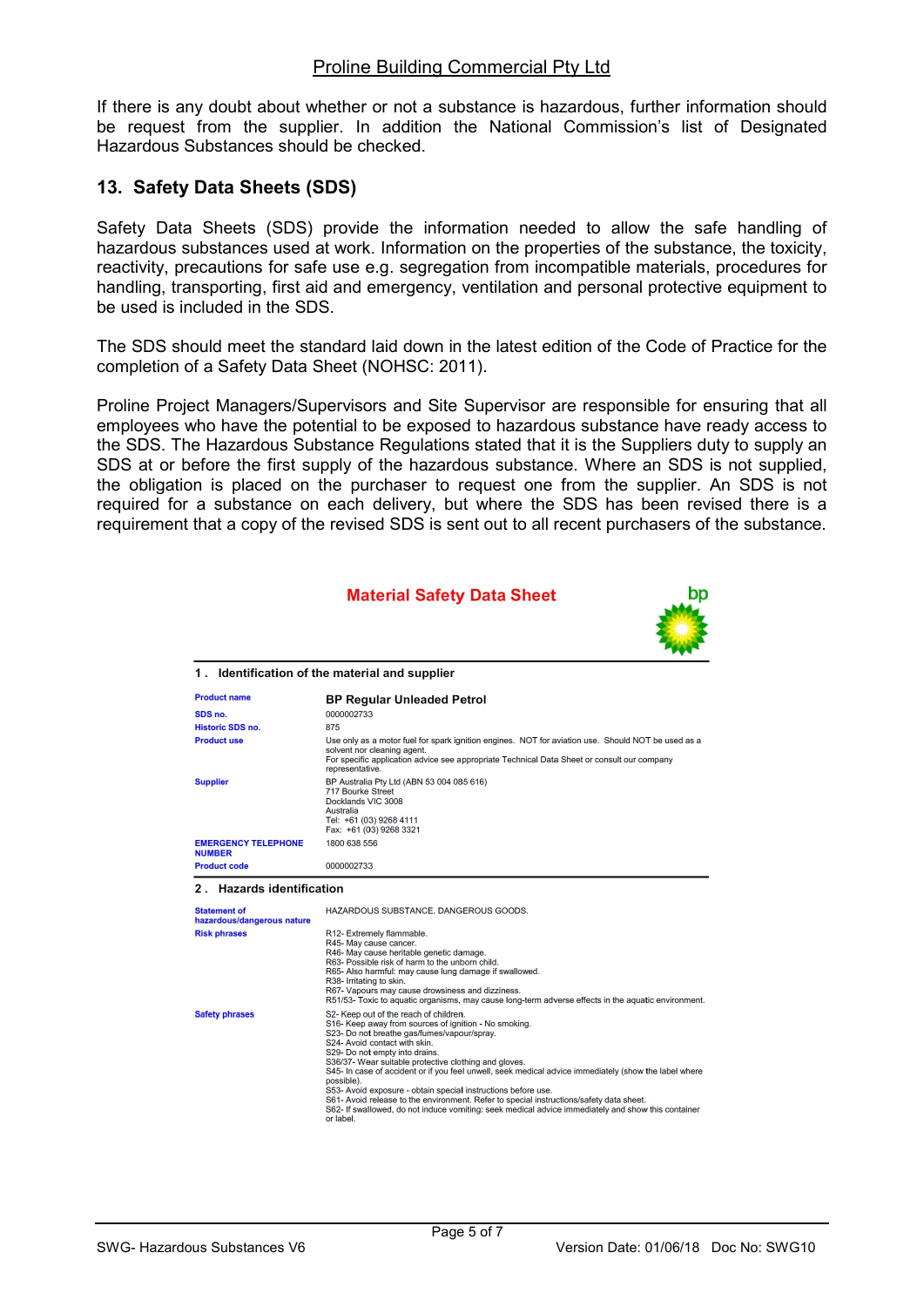## 14. Monitor

Prolines Hazardous Substance Procedure will be monitored on the basis of the following criteria:

- 1. Hazardous substances used on site are labeled and Safety Data Sheets are available and accessible to all person/s using hazardous substance;
- 2. Risk assessments are conducted prior to the carrying out of work activities, which identify the hazards and the risk control strategies to be followed when working with hazardous substances;
- 3. Training records, which indicate that all employees with potential for exposure to hazardous substances have been provided with training on the nature of the hazards, risk assessment methods and risk control procedures;
- 4. Safe work practices including written procedures for hazardous processes and operations;
- 5. Appropriate storage provisions exists for all hazardous processes and operations;
- 6. Knowledge of emergency procedures and access to emergency facilities for employees has been successfully tested;
- 7. An incident investigation procedures is in place to investigate all incidents/accidents related to hazardous substances;
- 8. A system of record keeping exists which complies with Hazardous Substances Regulation (1996);
- 9. A system exists for the safe disposal of hazardous substances;
- 10. A process is in place for conducting health surveillance if required;
- 11. Critical information is available for emergency services in the even of an emergency

# 15. Training

The Systems Manager will train employees during WHS EMS QA Seminars to ensure that employees can identify risky activities and receive appropriate training.

## 16. Review & Evaluation

In order to ensure this procedure remains effective, it will be reviewed by Senior Management on an annual basis or in the event of an injury or near miss resulting from the use of hazardous substances, changes in legislation or if raised by an employees concern.

#### 17. References

- o Work Health & Safety Act 2011
- o Work Health & Safety Regulation 2017
- o Labeling of workplace hazardous chemicals code of practice
- o The University of Sydney, Working with Hazardous Substances